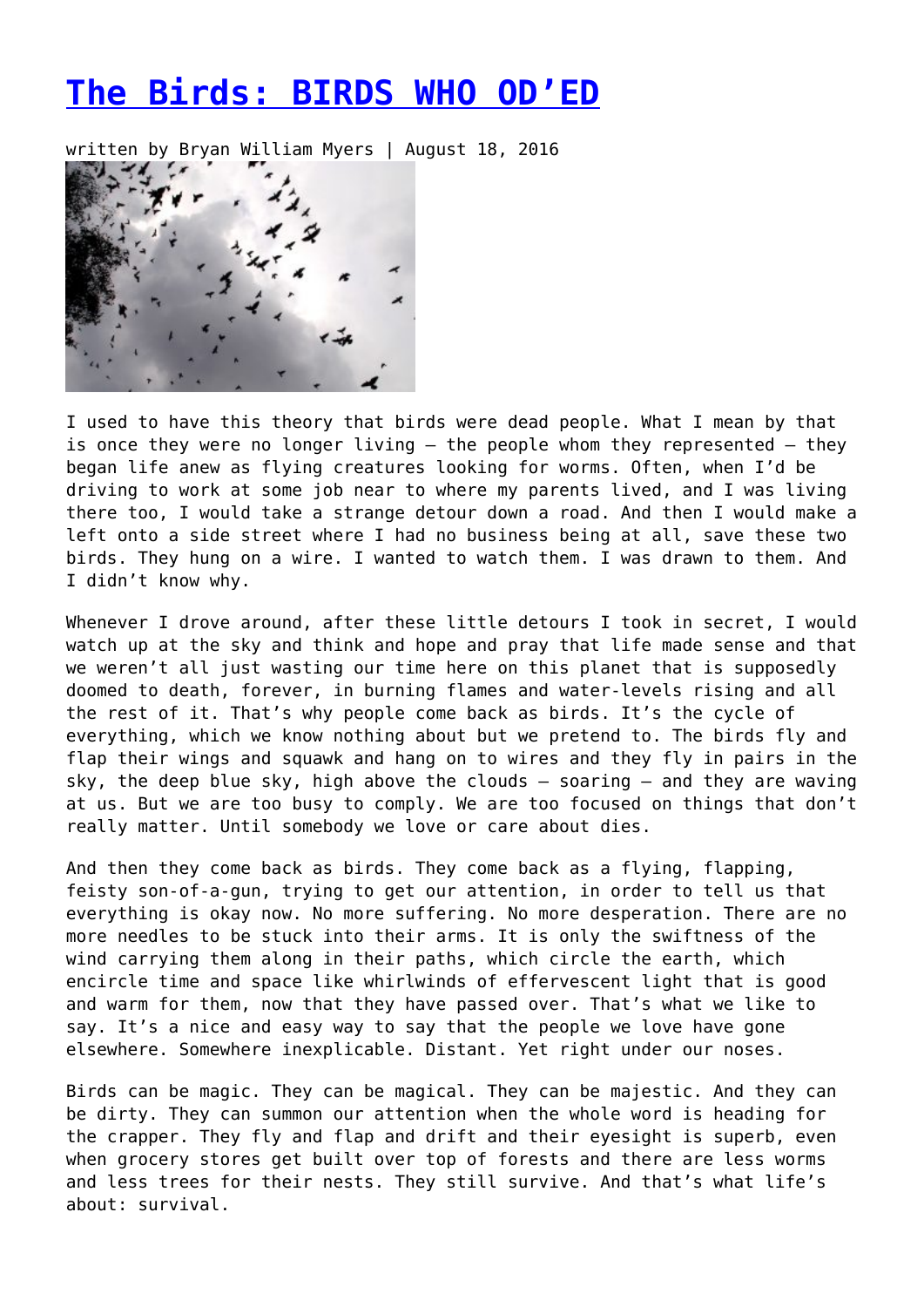So I guess it was always strange for me to stare out at the pair of birds that followed me along in my own path. Just keeping an eye out for me. Soaring, up there in the sky. To say, "Hello."

And I went to that side street because I needed answers. I needed consolation and reconciliation, and I needed closure.

A heroin epidemic had entered our town, the one in which I was supposed to grow up and I did. But it was too fast. So I clung to my imagination, when everything else had failed. There was total chaos in the town, and we, as kids, were part of that dichotomy. It was a peaceful town. But the world was at war. And the creeping plausibilities of protecting a poppy field somewhere in Afghanistan was working its way towards the rest of the world. Be that as it may, it would take me years to justify that truth in my own mind. I didn't know what the hell any of that meant, at the time.

I only knew that I was watching my dead friend, a kid I'd grown up with, who wasn't around anymore. And I remembered the times when we'd be outside of his parents' house, in the backyard, smoking pot. And his mother would come out, catching us in the act.

"What's that smell! Damnit! *Michael!"*

"Oh shit guys!" he'd giggle and we'd all trounce out of the yard and he would be left in the trenches to defend our indefensible actions. Clouds of pot smoke erupted out of our mouths and up to the staunch-white moon. His mom would be there, her hands on her hips as her eyes adjusted to darkness. We sneaked away in the shadows, crossing the street and hiding in the shrubbery outside of some old house that George Washington had used as a hiding place. And the lines were drawn in the sand.

"Mom, it's nothing. They're just running because they're afraid…"

I'm guessing or assuming he'd have said something like this. I didn't really know. But I bring it up because it's important to relate, in the sense that his energy — in the moment — would stick around that house, long after he was dead.

The way that he died was sad, because what had started out as smoking weed became a trip down a lane that would always be there, no matter what. It didn't matter that his family would move away, after it had happened. And it wouldn't change the fact that what had happened had happened in that house, once it was sold to another family. Just like George Washington's old haunts, across the street, the energy we had exiled him to and his fate — that was the mischief of the neighborhood that would return as that pair of birds, hanging on the wire. Right outside of the place where I used to buy weed from this kid I used to work with, that was where those two birds would wait for me.

Maybe they were waiting to see me buy another gram. Maybe they weren't waiting for anything. But I felt this strange sense that they *were* there to let me know that everything was okay, now that it was all over and there was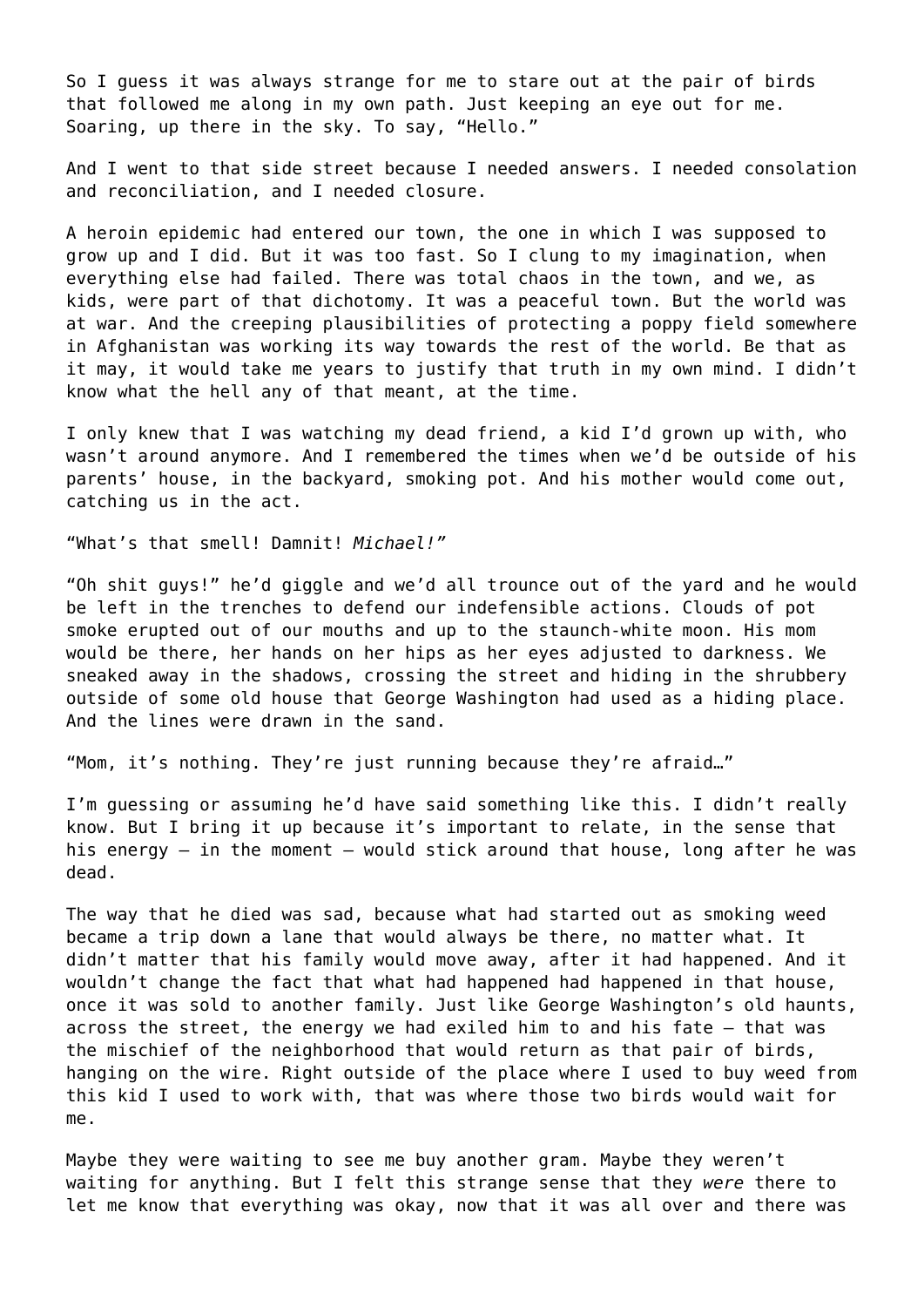no more secret pain.

Well, you're probably wondering why there were two birds. And I'll tell you why. It was because another kid had died, in the same way. A terrible death, like a living nightmare. Blue, from head to toe. It would be a motif that wouldn't leave my life, for some time. And with it, the birds.

These two kids I'd grown up with, went to school with, played little league with, got drunk for the first time with — they had died from heroin overdoses, in a town where mostly everybody was middle-class. They all had jobs. They were educated. They went to good schools, attended their proms, and went down the shore during the summer to get drunk and to sit and rest in the sand. Two of those kids had been plucked out from the river of life, before they had even known where the heroin had come from, that it was because the world was dying. It was corrupt. And we were paying for it.

It was a sad way to end, in myriad ways. And it happened over and over again. That's one of the worst things about a living hell. That it never stops. It doesn't go away. Until a change has been ultimately aroused in the collective consciousness to make us more aware of a reality that gets buried beneath the facade of the middle-class lifestyle, here in America.

What a way to bring it to the faces of those paying attention! Looking for something. As I always was, back then. I was continually staring up at the sky, waiting for an answer. There were no fingers pointing at me, in the clouds, and there were never any clashes or crashes of lightning to let me know that I was on the wrong path.

But there were these two birds, they used to follow me everywhere. And when I used to pass by, on that side street, I saw them hanging on the wire  $-$  almost daring me to try and pretend that they weren't real.

It was so beautiful, to watch them with their wings spread out. Like they were no longer afraid of being alive.

And maybe that was the message. Who knows?

I know that they were always there when I was ready to see them. As the years went on, I believed less and less that everything was going to be okay. I saw these people die. I'd watched them falling to their death, and it was like I couldn't do anything about it. That stayed me, until this day. I feel it, still, as I am walking down the street.

But back when I used to watch for that pair of birds flying in the sky, it was very calming. It made me believe in something that I didn't quite understand. But I didn't doubt it. And I was sure that I was being told something by somebody who was no longer capable of using their mouth or vocal chords. Instead, they could communicate with me from another realm, as they were, but still in the very same one that we shared together. This bleeding planet, which is so ready to cauterize. So ready to heal.

Everything is going to be okay.